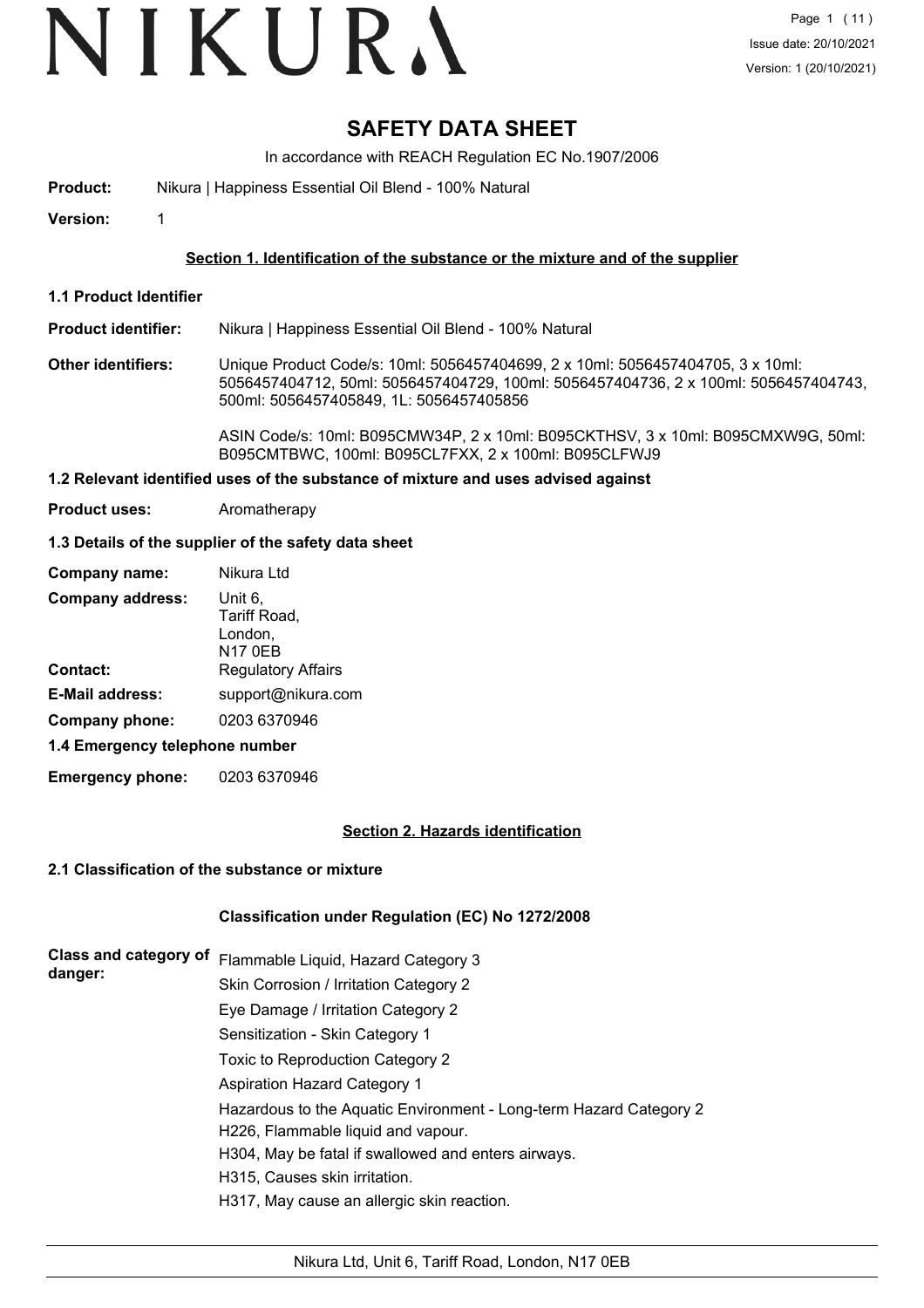## **SAFETY DATA SHEET**

In accordance with REACH Regulation EC No.1907/2006

| <b>Product:</b>              |   | Nikura   Happiness Essential Oil Blend - 100% Natural                                                                                                                                                                                                                                                                                                                                                                                                                                                                                                                                                                                                                                                                                                                                                                                                                                                                                                                                                                                                                                                                                                                                                                                                                                                                                                                                                                                                                                      |  |  |  |
|------------------------------|---|--------------------------------------------------------------------------------------------------------------------------------------------------------------------------------------------------------------------------------------------------------------------------------------------------------------------------------------------------------------------------------------------------------------------------------------------------------------------------------------------------------------------------------------------------------------------------------------------------------------------------------------------------------------------------------------------------------------------------------------------------------------------------------------------------------------------------------------------------------------------------------------------------------------------------------------------------------------------------------------------------------------------------------------------------------------------------------------------------------------------------------------------------------------------------------------------------------------------------------------------------------------------------------------------------------------------------------------------------------------------------------------------------------------------------------------------------------------------------------------------|--|--|--|
| Version:                     | 1 |                                                                                                                                                                                                                                                                                                                                                                                                                                                                                                                                                                                                                                                                                                                                                                                                                                                                                                                                                                                                                                                                                                                                                                                                                                                                                                                                                                                                                                                                                            |  |  |  |
| danger:                      |   | Class and category of H319, Causes serious eye irritation.<br>H361, Suspected of damaging fertility or the unborn child (exposure route).<br>H411, Toxic to aquatic life with long lasting effects.                                                                                                                                                                                                                                                                                                                                                                                                                                                                                                                                                                                                                                                                                                                                                                                                                                                                                                                                                                                                                                                                                                                                                                                                                                                                                        |  |  |  |
| 2.2 Label elements           |   |                                                                                                                                                                                                                                                                                                                                                                                                                                                                                                                                                                                                                                                                                                                                                                                                                                                                                                                                                                                                                                                                                                                                                                                                                                                                                                                                                                                                                                                                                            |  |  |  |
|                              |   | Classification under Regulation (EC) No 1272/2008                                                                                                                                                                                                                                                                                                                                                                                                                                                                                                                                                                                                                                                                                                                                                                                                                                                                                                                                                                                                                                                                                                                                                                                                                                                                                                                                                                                                                                          |  |  |  |
| Signal word:                 |   | Danger                                                                                                                                                                                                                                                                                                                                                                                                                                                                                                                                                                                                                                                                                                                                                                                                                                                                                                                                                                                                                                                                                                                                                                                                                                                                                                                                                                                                                                                                                     |  |  |  |
| <b>Hazard statements:</b>    |   | H226, Flammable liquid and vapour.<br>H304, May be fatal if swallowed and enters airways.<br>H315, Causes skin irritation.<br>H317, May cause an allergic skin reaction.<br>H319, Causes serious eye irritation.<br>H361, Suspected of damaging fertility or the unborn child (exposure route).<br>H411, Toxic to aquatic life with long lasting effects.                                                                                                                                                                                                                                                                                                                                                                                                                                                                                                                                                                                                                                                                                                                                                                                                                                                                                                                                                                                                                                                                                                                                  |  |  |  |
| Supplemental<br>Information: |   | EUH208, Contains 1-Octen-3-yl acetate, Carvone, Caryophyllene acetate, Citral, Citronellal,<br>Geranial, Geraniol, Geranyl acetate, Lauric aldehyde, Nerol, Neryl acetate, Rhodinol, alpha-<br>Pinene, beta-Caryophyllene, beta-Pinene, delta-3-Carene, p-Mentha-1,8-dien-7-al. May<br>produce an allergic reaction.                                                                                                                                                                                                                                                                                                                                                                                                                                                                                                                                                                                                                                                                                                                                                                                                                                                                                                                                                                                                                                                                                                                                                                       |  |  |  |
| Precautionary<br>statements: |   | P210, Keep away from heat, sparks, open flames and hot surfaces. - No smoking.<br>P233, Keep container tightly closed.<br>P240, Ground/bond container and receiving equipment.<br>P241, Use explosion-proof electrical, ventilating and lighting equipment.<br>P242, Use only non-sparking tools.<br>P243, Take precautionary measures against static discharge.<br>P261, Avoid breathing vapour or dust.<br>P264, Wash hands and other contacted skin thoroughly after handling.<br>P272, Contaminated work clothing should not be allowed out of the workplace.<br>P273, Avoid release to the environment.<br>P280, Wear protective gloves/eye protection/face protection.<br>P301/310, IF SWALLOWED: Immediately call a POISON CENTER or doctor/physician.<br>P303/361/353, IF ON SKIN (or hair): Remove/take off immediately all contaminated clothing.<br>Rinse skin with water/shower.<br>P305/351/338, IF IN EYES: Rinse cautiously with water for several minutes. Remove contact<br>lenses, if present and easy to do. Continue rinsing.<br>P308/313, IF exposed or concerned: Get medical advice/attention.<br>P331, Do not induce vomiting.<br>P333/313, If skin irritation or rash occurs: Get medical advice/attention.<br>P337/313, If eye irritation persists: Get medical advice/attention.<br>P362, Take off contaminated clothing and wash before reuse.<br>P370/378, In case of fire: Use carbon dioxide, dry chemical, foam for extinction.<br>P391, Collect spillage. |  |  |  |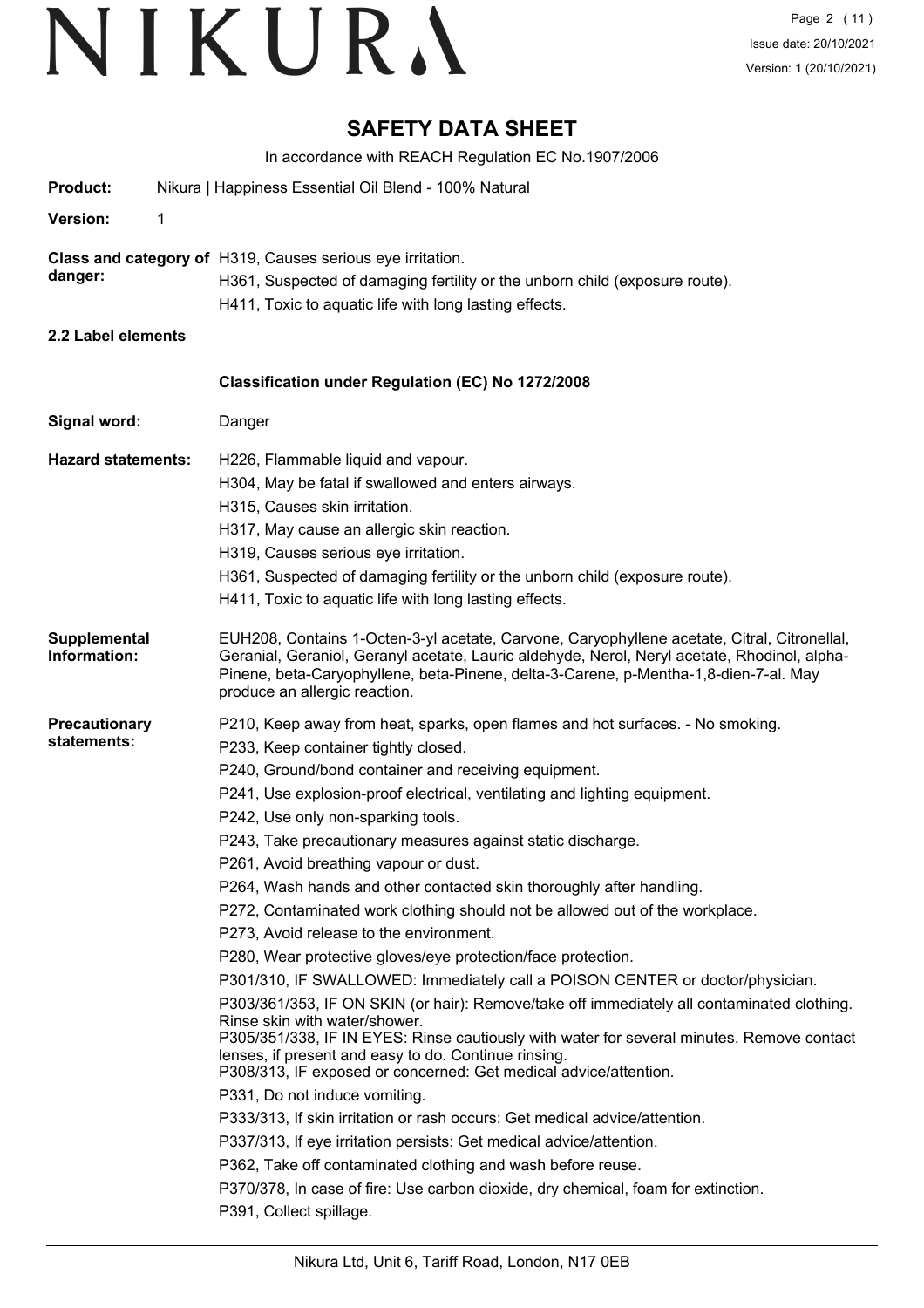## **SAFETY DATA SHEET**

In accordance with REACH Regulation EC No.1907/2006 **Product:** Nikura | Happiness Essential Oil Blend - 100% Natural **Version:** 1 P403/235, Store in a well-ventilated place. Keep cool. P405, Store locked up. P501, Dispose of contents/container to approved disposal site, in accordance with local regulations. P202, Do not handle until all safety precautions have been read and understood. **Pictograms: Other hazards:** None **2.3 Other hazards**

## **Section 3. Composition / information on ingredients**

## **3.2 Mixtures**

#### **Contains:**

| <b>Name</b>                                             | <b>CAS</b> | <b>EC</b> | <b>REACH Registration</b><br>No. | $\frac{9}{6}$ | <b>Classification for</b><br>(CLP) 1272/2008                                                                                            |
|---------------------------------------------------------|------------|-----------|----------------------------------|---------------|-----------------------------------------------------------------------------------------------------------------------------------------|
| ld-Limonene                                             | 5989-27-5  | 227-813-5 |                                  | 19.78%        | Flam. Liq. 3-Skin Irrit.<br>2-Skin Sens. 1B-Asp.<br>Tox 1-Aquatic Acute 1-<br>Aquatic Chronic 3;<br>H226-H304-H315-<br>H317-H400-H412.- |
| ILinalool                                               | 78-70-6    | 201-134-4 |                                  | 11.86%        | Skin Irrit. 2-Eye Irrit. 2-<br>Skin Sens. 1B;H315-<br>H317-H319.-                                                                       |
| Linalyl acetate                                         | 115-95-7   | 204-116-4 |                                  | 10.69%        | Skin Irrit. 2-Skin Sens.<br>1B;H315-H317,-                                                                                              |
| IDecanal                                                | 112-31-2   | 203-957-4 |                                  | 6.24%         | Eye Irrit. 2-Aquatic<br>Chronic 3, H319-H412,-                                                                                          |
| lGeranial                                               | 141-27-5   | 205-476-5 |                                  | 5.46%         | Skin Irrit. 2-Eye Irrit. 2-<br>Skin Sens. 1B;H315-<br>H317-H319.-                                                                       |
| 2,6-Octadienal, 3,7-<br>dimethyl-, acid-<br>lisomerized | 90480-35-6 | 291-768-8 |                                  | 4.59%         | Flam. Liq. 2-Skin Irrit.<br>2-Skin Sens. 1B-Repr.<br>2-Aquatic Chronic 2;<br>H225-H315-H317-<br>H361-H411.-                             |
| <b>I</b> Citronellal                                    | 106-23-0   | 203-376-6 |                                  | 3.87%         | Skin Irrit. 2-Eye Irrit. 2-<br>Skin Sens. 1B:H315-<br>H317-H319.-                                                                       |
| <b>Octanal</b>                                          | 124-13-0   | 204-683-8 |                                  | 3.12%         | Flam. Liq. 3-Skin Irrit.<br>2-Eye Irrit. 2-Aquatic<br>Chronic 2;H226-H315-<br>H319-H411.-                                               |
| alpha-Terpineol                                         | 98-55-5    | 202-680-6 |                                  | 2.78%         | Skin Irrit. 2-Eye Irrit. 2;<br>H315-H319.-                                                                                              |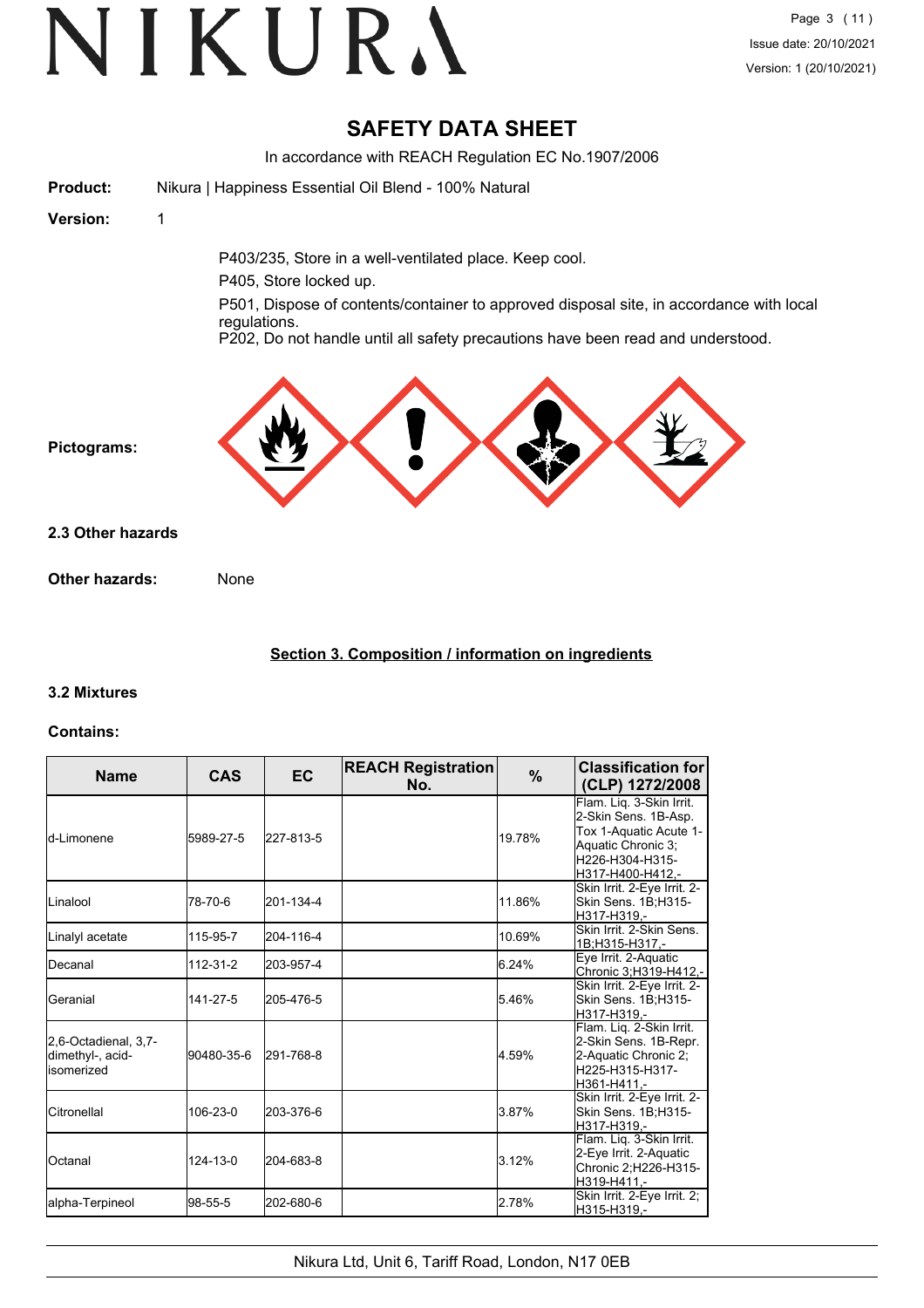## **SAFETY DATA SHEET**

In accordance with REACH Regulation EC No.1907/2006

**Product:** Nikura | Happiness Essential Oil Blend - 100% Natural

#### **Version:** 1

| Citral                      | 5392-40-5  | 226-394-6 | 2.60%    | Skin Irrit. 2-Eye Irrit. 2-<br>Skin Sens. 1;H315-<br>H317-H319,-                                                                                         |
|-----------------------------|------------|-----------|----------|----------------------------------------------------------------------------------------------------------------------------------------------------------|
| Valencene                   | 4630-07-3  | 225-047-6 | 2.60%    | Asp. Tox 1; H304,-                                                                                                                                       |
| beta-Caryophyllene          | 87-44-5    | 201-746-1 | 1.95%    | Skin Sens. 1B-Asp.<br>Tox 1-Aquatic Chronic<br>4;H304-H317-H413,-                                                                                        |
| Geraniol                    | 106-24-1   | 203-377-1 | 1.44%    | Skin Irrit. 2-Eye Dam.<br>1-Skin Sens. 1;H315-<br>H317-H318,-                                                                                            |
| p-Mentha-1,4-diene          | 99-85-4    | 202-794-6 | 1.13%    | Flam. Liq. 3-Repr. 2-<br>Asp. Tox 1; H226-H304-<br>H361.-                                                                                                |
| <b>I</b> beta-Pinene        | 127-91-3   | 204-872-5 | 1.13%    | Flam. Liq. 3-Skin Irrit.<br>2-Skin Sens. 1B-Asp.<br>Tox 1-Aquatic Acute 1-<br>Aquatic Chronic 1;<br>H226-H304-H315-<br>H317-H410,-                       |
| <b>I</b> Nonanal            | 124-19-6   | 204-688-5 | 1.04%    | Aquatic Chronic 3;<br>H412,-                                                                                                                             |
| 1-Octanol                   | 111-87-5   | 203-917-6 | 1.04%    | Eye Irrit. 2-Aquatic<br>Chronic 3;H319-H412,-                                                                                                            |
| p-Mentha-1,8-dien-7-al      | 2111-75-3  | 218-302-8 | 0.78%    | Skin Sens. 1B;H317,-                                                                                                                                     |
| Myrcene                     | 123-35-3   | 204-622-5 | 0.75%    | Flam. Liq. 3-Skin Irrit.<br>2-Eye Irrit. 2-Asp. Tox<br>1-Aquatic Acute 1-<br>Aquatic Chronic 2:<br>H226-H304-H315-<br>H319-H400-H411,-                   |
| <b>l</b> cis-beta-Ocimene   | 3338-55-4  | 222-081-3 | 0.65%    | Flam. Lig. 3-Skin Irrit.<br>2-Asp. Tox 1-Aquatic<br>Acute 1-Aquatic<br>Chronic 2;H226-H304-<br>H315-H400-H411,-                                          |
| Nerol                       | 106-25-2   | 203-378-7 | 0.55%    | Skin Irrit. 2-Eye Irrit. 2-<br>Skin Sens. 1B;H315-<br>H317-H319,-                                                                                        |
| Lauric aldehyde             | 112-54-9   | 203-983-6 | 0.52%    | Skin Irrit. 2-Eye Irrit. 2-<br>Skin Sens. 1B;H315-<br>H317-H319,-                                                                                        |
| Carvone                     | 99-49-0    | 202-759-5 | 0.52%    | Skin Sens. 1B;H317,-                                                                                                                                     |
| alpha-Pinene                | 80-56-8    | 201-291-9 | 0.49%    | Flam. Liq. 3-Acute Tox.<br>4-Skin Irrit, 2-Skin<br>Sens. 1B-Asp. Tox 1-<br>Aquatic Acute 1-<br>Aquatic Chronic 1;<br>H226-H302-H304-<br>H315-H317-H410,- |
| <b>I</b> trans beta-Ocimene | 3779-61-1  |           | 0.41%    | Skin Irrit. 2-Aquatic<br>Acute 1-Aquatic<br>Chronic 2;H315-H400-<br>H411.-                                                                               |
| Caryophyllene acetate       | 57082-24-3 | 260-555-1 | 0.29%    | Skin Irrit. 2-Skin Sens.<br>1B-Aquatic Acute 1-<br>Aquatic Chronic 1;<br>H315-H317-H410,-                                                                |
| <b>Rhodinol</b>             | 6812-78-8  | 229-887-4 | 0.27%    | Skin Irrit. 2-Eye Irrit. 2-<br>Skin Sens. 1B;H315-<br>H317-H319.-                                                                                        |
| delta-3-Carene              | 13466-78-9 | 236-719-3 | $0.17\%$ | Flam. Lig. 3-Acute Tox.<br>4-Skin Irrit. 2-Skin<br>Sens. 1-Asp. Tox 1-<br>Aquatic Chronic 2;<br>H226-H304-H315-<br>H317-H332-H411,-                      |
| Neryl acetate               | 141-12-8   | 205-459-2 | 0.14%    | Skin Sens. 1B;H317,-                                                                                                                                     |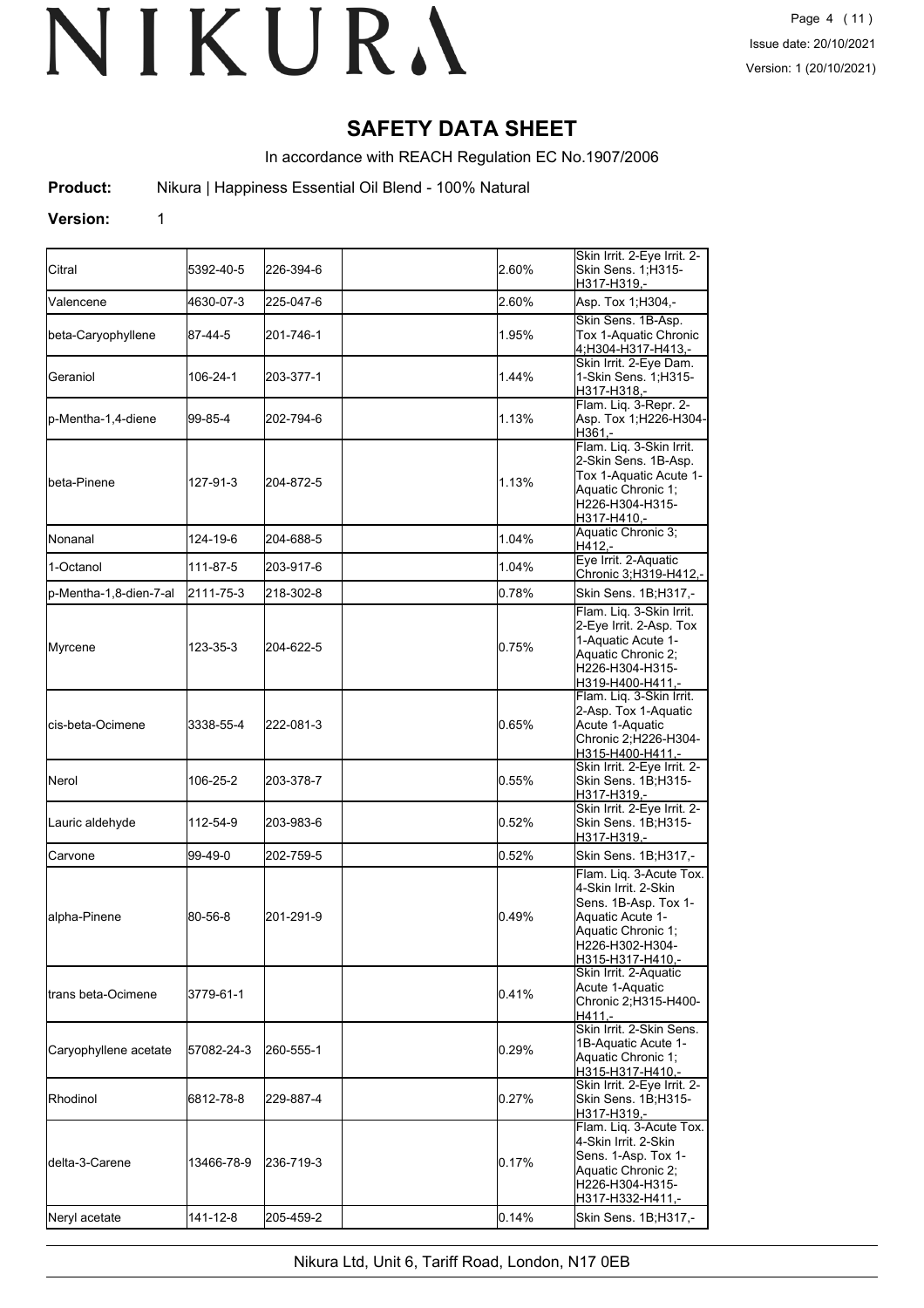## **SAFETY DATA SHEET**

In accordance with REACH Regulation EC No.1907/2006

**Product:** Nikura | Happiness Essential Oil Blend - 100% Natural

#### **Version:** 1

| 11-Octen-3-vl acetate   | 2442-10-6 | 219-474-7         | 0.14% | lAcute Tox. 4-Skin<br>ISens. 1B:H302-H317.-                           |
|-------------------------|-----------|-------------------|-------|-----------------------------------------------------------------------|
| <b>IGeranvl</b> acetate | 105-87-3  | $ 203 - 341 - 5 $ | 0.12% | Skin Irrit, 2-Skin Sens.<br>18-Aquatic Chronic 3:<br>H315-H317-H412 - |

#### **Substances with Community workplace exposure limits:**

Not Applicable

**Substances that are persistent, bioaccumulative and toxic or very persistent and very bioaccumulative, greater than 0.1%:**

Not Applicable

#### **Section 4. First-aid measures**

#### **4.1 Description of first aid measures**

| Inhalation:    | Remove from exposure site to fresh air, keep at rest, and obtain medical attention.                                                 |
|----------------|-------------------------------------------------------------------------------------------------------------------------------------|
| Eye exposure:  | IF IN EYES: Rinse cautiously with water for several minutes. Remove contact lenses, if present<br>and easy to do. Continue rinsing. |
| Skin exposure: | IF ON SKIN (or hair): Remove/take off immediately all contaminated clothing. Rinse skin with<br>water/shower.                       |
|                |                                                                                                                                     |

**Ingestion:** IF SWALLOWED: Immediately call a POISON CENTER or doctor/physician.

### **4.2 Most important symptoms and effects, both acute and delayed**

May be fatal if swallowed and enters airways. Causes skin irritation. May cause an allergic skin reaction. Causes serious eye irritation.

Suspected of damaging fertility or the unborn child (exposure route).

#### **4.3 Indication of any immediate medical attention and special treatment needed**

None expected, see Section 4.1 for further information.

#### **SECTION 5: Firefighting measures**

#### **5.1 Extinguishing media**

Suitable media: Carbon dioxide, Dry chemical, Foam.

#### **5.2 Special hazards arising from the substance or mixture**

In case of fire, may be liberated: Carbon monoxide, Unidentified organic compounds.

#### **5.3 Advice for fire fighters:**

In case of insufficient ventilation, wear suitable respiratory equipment.

Nikura Ltd, Unit 6, Tariff Road, London, N17 0EB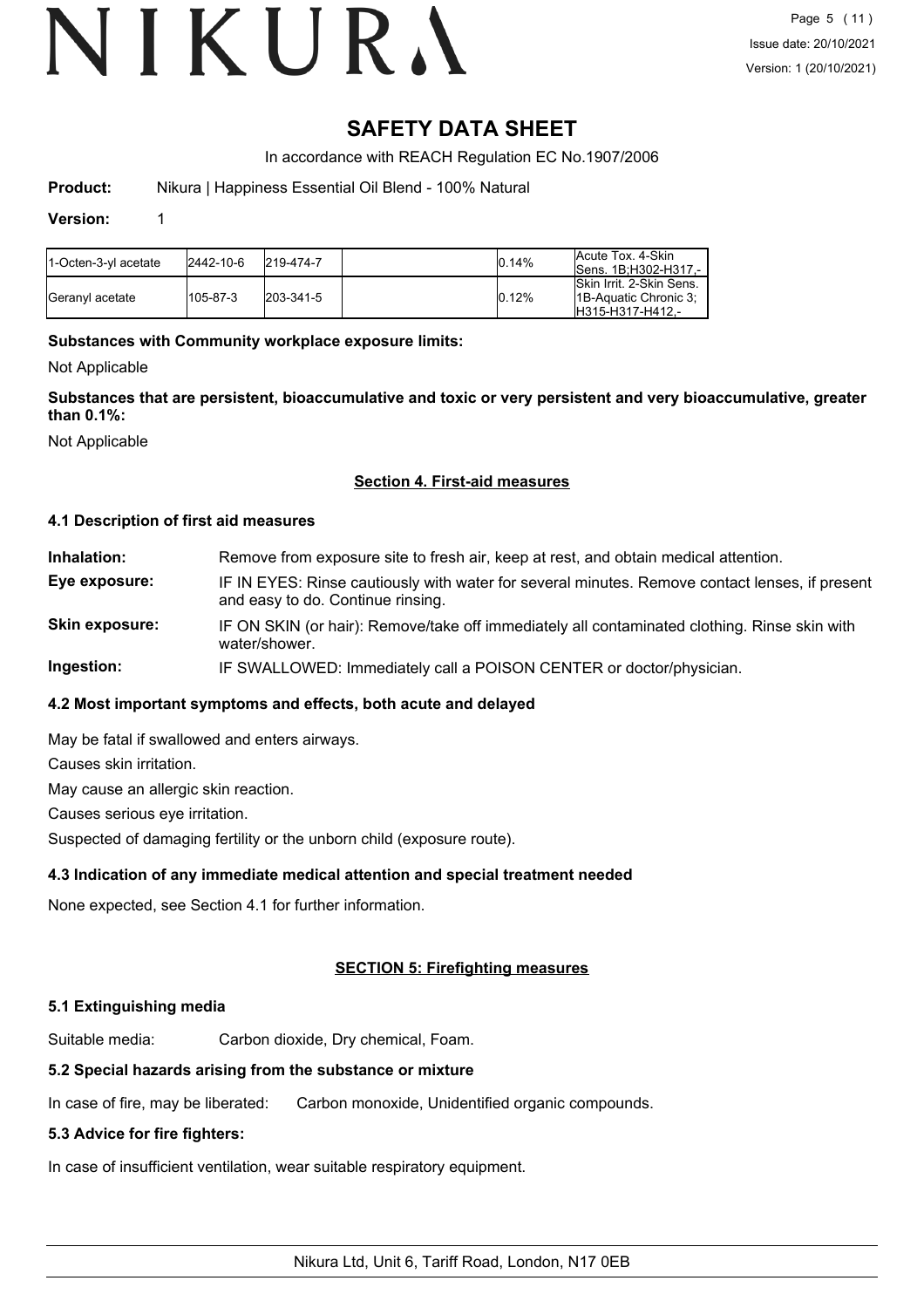## **SAFETY DATA SHEET**

In accordance with REACH Regulation EC No.1907/2006

**Product:** Nikura | Happiness Essential Oil Blend - 100% Natural

**Version:** 1

#### **Section 6. Accidental release measures**

#### **6.1 Personal precautions, protective equipment and emergency procedures:**

Avoid inhalation. Avoid contact with skin and eyes. See protective measures under Section 7 and 8.

#### **6.2 Environmental precautions:**

Keep away from drains, surface and ground water, and soil.

#### **6.3 Methods and material for containment and cleaning up:**

Remove ignition sources. Provide adequate ventilation. Avoid excessive inhalation of vapours. Contain spillage immediately by use of sand or inert powder. Dispose of according to local regulations.

#### **6.4 Reference to other sections:**

Also refer to sections 8 and 13.

## **Section 7. Handling and storage**

#### **7.1 Precautions for safe handling:**

Keep away from heat, sparks, open flames and hot surfaces. - No smoking.

#### **7.2 Conditions for safe storage, including any incompatibilities:**

Ground/bond container and receiving equipment.

Use only non-sparking tools.

Take precautionary measures against static discharge.

#### **7.3 Specific end use(s):**

Aromatherapy: Use in accordance with good manufacturing and industrial hygiene practices.

## **Section 8. Exposure controls/personal protection**

#### **8.1 Control parameters**

Workplace exposure limits: Not Applicable

#### **8.2 Exposure Controls**

#### **Eye / Skin Protection**

Wear protective gloves/eye protection/face protection

#### **Respiratory Protection**

Under normal conditions of use and where adequate ventilation is available to prevent build up of excessive vapour, this material should not require special engineering controls. However, in conditions of high or prolonged use, or high temperature or other conditions which increase exposure, the following engineering controls can be used to minimise exposure to personnel: a) Increase ventilation of the area with local exhaust ventilation. b) Personnel can use an approved, appropriately fitted respirator with organic vapour cartridge or canisters and particulate filters. c) Use closed systems for transferring and processing this material.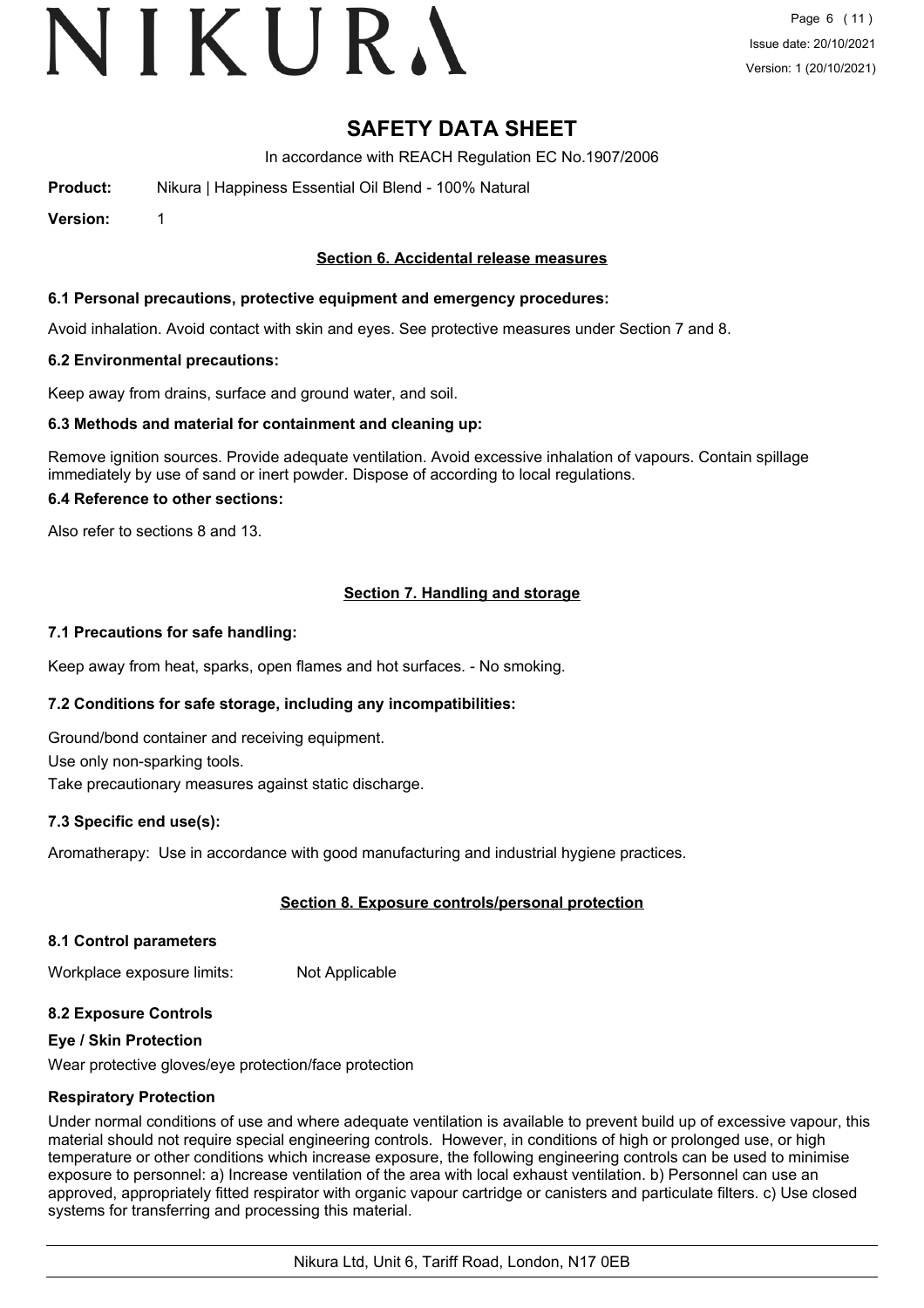## **SAFETY DATA SHEET**

In accordance with REACH Regulation EC No.1907/2006

**Product:** Nikura | Happiness Essential Oil Blend - 100% Natural

**Version:** 1

Also refer to Sections 2 and 7.

### **Section 9. Physical and chemical properties**

#### **9.1 Information on basic physical and chemical properties**

| Appearance:                                             | Not determined                               |
|---------------------------------------------------------|----------------------------------------------|
| Odour:                                                  | Not determined                               |
| <b>Odour threshold:</b>                                 | Not determined                               |
| pH:                                                     | Not determined                               |
| Melting point / freezing point:                         | Not determined                               |
| Initial boiling point / range:                          | Not determined                               |
| Flash point:                                            | 56 °C                                        |
| <b>Evaporation rate:</b>                                | Not determined                               |
| Flammability (solid, gas):                              | Not determined                               |
| Upper/lower flammability or explosive limits:           | Product does not present an explosion hazard |
| Vapour pressure:                                        | Not determined                               |
| Vapour density:                                         | Not determined                               |
| <b>Relative density:</b>                                | Not determined                               |
| Solubility(ies):                                        | Not determined                               |
| Partition coefficient: n-octanol/water:                 | Not determined                               |
| Auto-ignition temperature:                              | Not determined                               |
| <b>Decomposition temperature:</b>                       | Not determined                               |
| <b>Viscosity:</b>                                       | Not determined                               |
| <b>Explosive properties:</b>                            | Not expected                                 |
| <b>Oxidising properties:</b>                            | Not expected                                 |
| $0.0.01$ $1.0.01$<br><b>Allenso Constantino Library</b> |                                              |

**9.2 Other information:** None available

**Section 10. Stability and reactivity**

#### **10.1 Reactivity:**

Presents no significant reactivity hazard, by itself or in contact with water.

#### **10.2 Chemical stability:**

Good stability under normal storage conditions.

#### **10.3 Possibility of hazardous reactions:**

Not expected under normal conditions of use.

#### **10.4 Conditions to avoid:**

Avoid extreme heat.

#### **10.5 Incompatible materials:**

Avoid contact with strong acids, alkalis or oxidising agents.

Nikura Ltd, Unit 6, Tariff Road, London, N17 0EB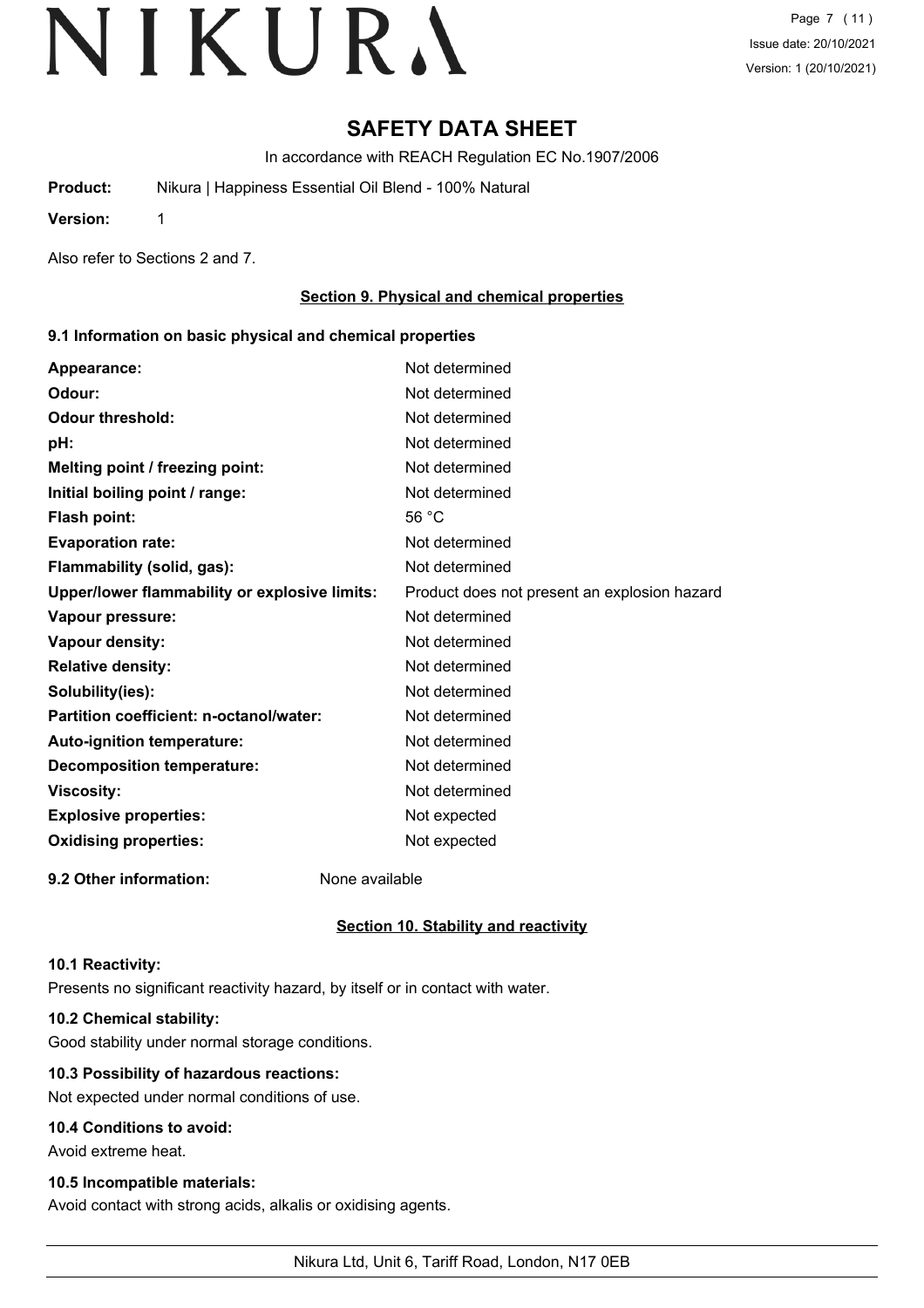# **SAFETY DATA SHEET**

In accordance with REACH Regulation EC No.1907/2006

**Product:** Nikura | Happiness Essential Oil Blend - 100% Natural

**Version:** 1

**10.6 Hazardous decomposition products:**

Not expected.

## **Section 11. Toxicological information**

### **11.1 Information on toxicological effects**

This mixture has not been tested as a whole for health effects. The health effects have been calculated using the methods outlined in Regulation (EC) No 1272/2008 (CLP).

| <b>Acute Toxicity:</b>             | Based on available data the classification criteria are not met. |
|------------------------------------|------------------------------------------------------------------|
| <b>Acute Toxicity Oral</b>         | >5000                                                            |
| <b>Acute Toxicity Dermal</b>       | >5000                                                            |
| <b>Acute Toxicity Inhalation</b>   | Not Available                                                    |
| <b>Skin corrosion/irritation:</b>  | Skin Corrosion / Irritation Category 2                           |
| Serious eye damage/irritation:     | Eye Damage / Irritation Category 2                               |
| Respiratory or skin sensitisation: | Sensitization - Skin Category 1                                  |
| Germ cell mutagenicity:            | Based on available data the classification criteria are not met. |
| <b>Carcinogenicity:</b>            | Based on available data the classification criteria are not met. |
| <b>Reproductive toxicity:</b>      | Toxic to Reproduction Category 2                                 |
| <b>STOT-single exposure:</b>       | Based on available data the classification criteria are not met. |
| <b>STOT-repeated exposure:</b>     | Based on available data the classification criteria are not met. |
| <b>Aspiration hazard:</b>          | <b>Aspiration Hazard Category 1</b>                              |

#### **Information about hazardous ingredients in the mixture**

Not Applicable

Refer to Sections 2 and 3 for additional information.

## **Section 12. Ecological information**

| 12.1 Toxicity:                                                           |               |
|--------------------------------------------------------------------------|---------------|
| Toxic to aquatic life with long lasting effects.                         |               |
| 12.2 Persistence and degradability:                                      | Not available |
| 12.3 Bioaccumulative potential:                                          | Not available |
| 12.4 Mobility in soil:                                                   | Not available |
| 12.5 Results of PBT and vPvB assessment:                                 |               |
| This substance does not meet the PBT/vPvB criteria of REACH, annex XIII. |               |
| 12.6 Other adverse effects:                                              | Not available |

## **Section 13. Disposal considerations**

#### **13.1 Waste treatment methods:**

Dispose of in accordance with local regulations. Avoid disposing into drainage systems and into the environment. Empty containers should be taken to an approved waste handling site for recycling or disposal.

Nikura Ltd, Unit 6, Tariff Road, London, N17 0EB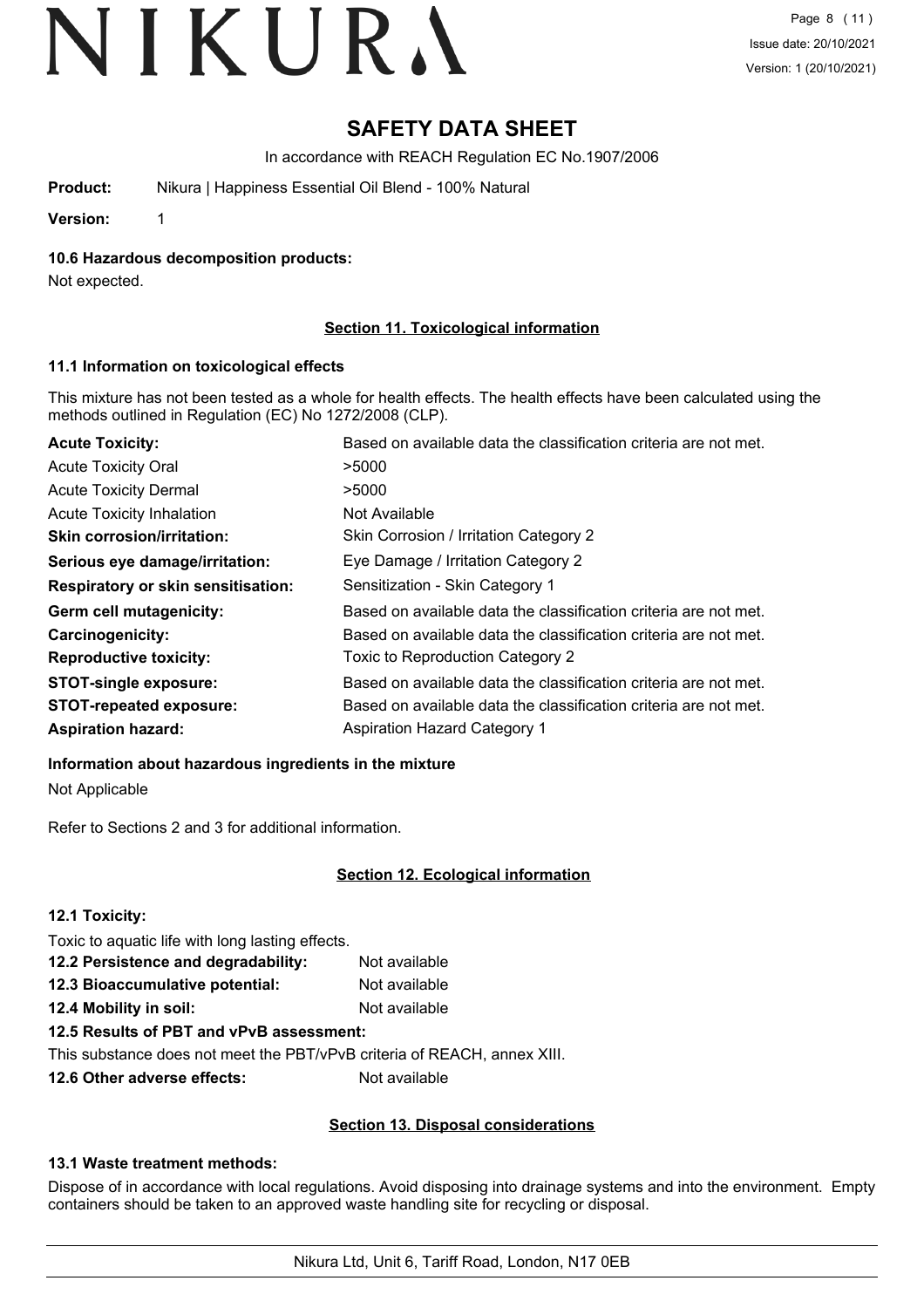## **SAFETY DATA SHEET**

In accordance with REACH Regulation EC No.1907/2006

| <b>Product:</b> | Nikura   Happiness Essential Oil Blend - 100% Natural |  |
|-----------------|-------------------------------------------------------|--|
| . .             |                                                       |  |

**Version:** 1

### **Section 14. Transport information**

| 14.1 UN number:                    | UN1169                                          |
|------------------------------------|-------------------------------------------------|
| 14.2 UN Proper Shipping Name:      | EXTRACTS, AROMATIC, LIQUID                      |
| 14.3 Transport hazard class(es):   | 3                                               |
| <b>Sub Risk:</b>                   | ۰                                               |
| 14.4. Packing Group:               | Ш                                               |
| <b>14.5 Environmental hazards:</b> | This is an environmentally hazardous substance. |
| 14.6 Special precautions for user: | None additional                                 |
|                                    |                                                 |

#### **14.7 Transport in bulk according to Annex II of MARPOL73/78 and the IBC Code:**

Not applicable

#### **Section 15. Regulatory information**

**15.1 Safety, health and environmental regulations/legislation specific for the substance or mixture** None additional

#### **15.2 Chemical Safety Assessment**

A Chemical Safety Assessment has not been carried out for this product.

#### **Section 16. Other information**

**Concentration % Limits:** EH C2=93.46% EH C3=8.46% EH C4=63.04% SCI 2=14.85% EDI 2=19. 45% SS 1=5.06% REP 2=65.30% AH 1=34.47% **Total Fractional Values:** EH C2=1.07 EH C3=11.82 EH C4=1.59 SCI 2=6.73 EDI 2=5.14 SS 1=19. 78 REP 2=1.53 AH 1=2.90

#### **Key to revisions:**

Not applicable

#### **Key to abbreviations:**

| <b>Abbreviation</b> | <b>Meaning</b>                                                     |
|---------------------|--------------------------------------------------------------------|
| Acute Tox, 4        | Acute Toxicity - Oral Category 4                                   |
| Acute Tox. 4        | Acute Toxicity - Inhalation Category 4                             |
| Aquatic Acute 1     | Hazardous to the Aquatic Environment - Acute Hazard Category 1     |
| Aquatic Chronic 1   | Hazardous to the Aquatic Environment - Long-term Hazard Category 1 |
| Aquatic Chronic 2   | Hazardous to the Aquatic Environment - Long-term Hazard Category 2 |
| Aquatic Chronic 3   | Hazardous to the Aquatic Environment - Long-term Hazard Category 3 |
| Aquatic Chronic 4   | Hazardous to the Aquatic Environment - Long-term Hazard Category 4 |
| Asp. Tox 1          | Aspiration Hazard Category 1                                       |
| Eye Dam. 1          | Eye Damage / Irritation Category 1                                 |
| Eye Irrit. 2        | Eye Damage / Irritation Category 2                                 |
| Flam. Lig. 2        | Flammable Liquid, Hazard Category 2                                |
| Flam. Liq. 3        | Flammable Liquid, Hazard Category 3                                |
| H225                | Highly flammable liquid and vapour.                                |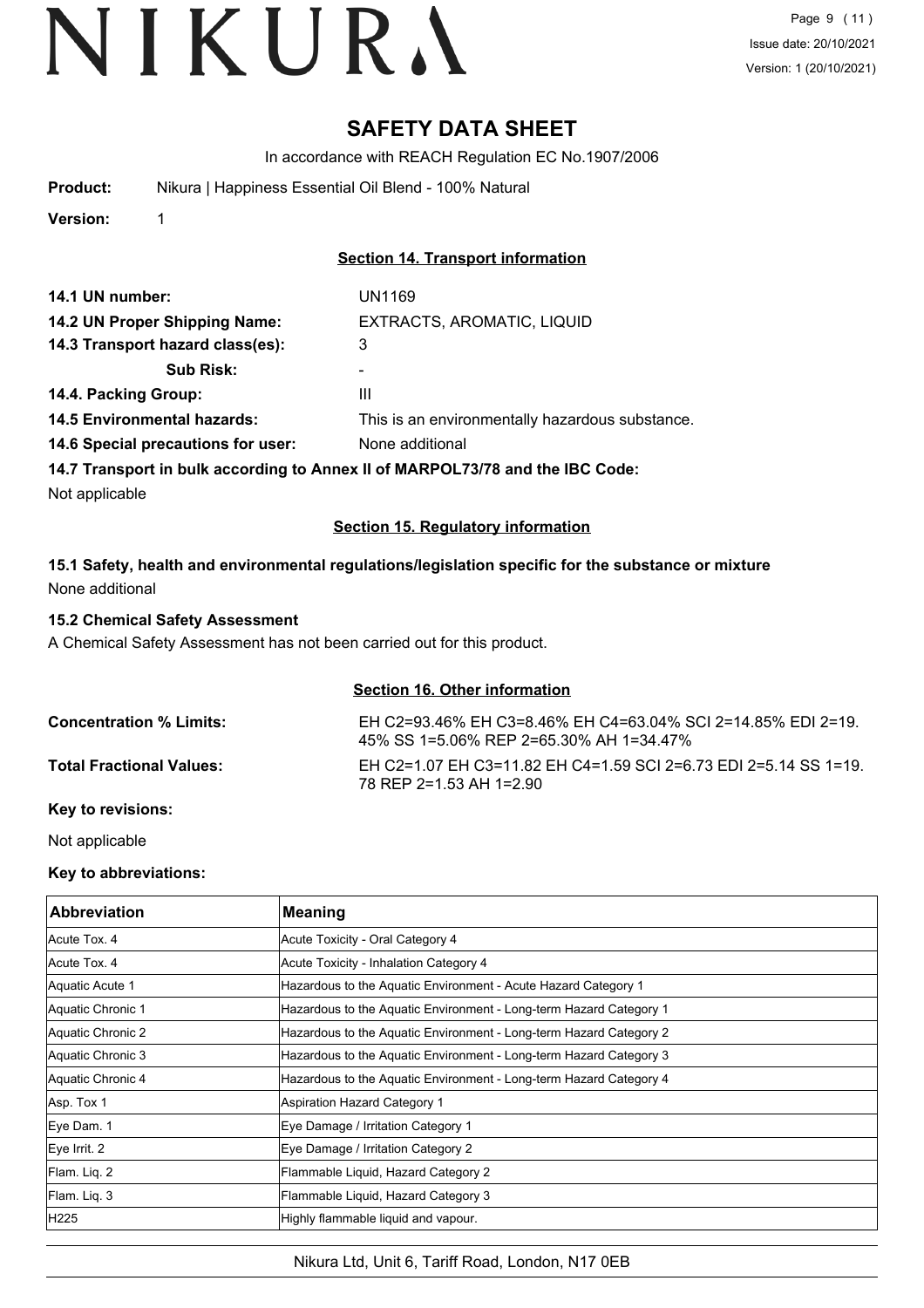## **SAFETY DATA SHEET**

In accordance with REACH Regulation EC No.1907/2006

**Product:** Nikura | Happiness Essential Oil Blend - 100% Natural

### **Version:** 1

| H <sub>226</sub> | Flammable liquid and vapour.                                                                                                       |  |
|------------------|------------------------------------------------------------------------------------------------------------------------------------|--|
| H302             | Harmful if swallowed.                                                                                                              |  |
| H304             | May be fatal if swallowed and enters airways.                                                                                      |  |
| H315             | Causes skin irritation.                                                                                                            |  |
| H317             | May cause an allergic skin reaction.                                                                                               |  |
| H318             | Causes serious eye damage.                                                                                                         |  |
| H319             | Causes serious eye irritation.                                                                                                     |  |
| H332             | Harmful if inhaled.                                                                                                                |  |
| H361             | Suspected of damaging fertility or the unborn child (exposure route).                                                              |  |
| H400             | Very toxic to aquatic life.                                                                                                        |  |
| H410             | Very toxic to aquatic life with long lasting effects.                                                                              |  |
| H411             | Toxic to aquatic life with long lasting effects.                                                                                   |  |
| H412             | Harmful to aquatic life with long lasting effects.                                                                                 |  |
| H413             | May cause long lasting harmful effects to aquatic life.                                                                            |  |
| P202             | Do not handle until all safety precautions have been read and understood.                                                          |  |
| P210             | Keep away from heat, sparks, open flames and hot surfaces. - No smoking.                                                           |  |
| P233             | Keep container tightly closed.                                                                                                     |  |
| P240             | Ground/bond container and receiving equipment.                                                                                     |  |
| P241             | Use explosion-proof electrical, ventilating and lighting equipment.                                                                |  |
| P242             | Use only non-sparking tools.                                                                                                       |  |
| P243             | Take precautionary measures against static discharge.                                                                              |  |
| P261             | Avoid breathing vapour or dust.                                                                                                    |  |
| P <sub>264</sub> | Wash hands and other contacted skin thoroughly after handling.                                                                     |  |
| P270             | Do not eat, drink or smoke when using this product.                                                                                |  |
| P271             | Use only outdoors or in a well-ventilated area.                                                                                    |  |
| P272             | Contaminated work clothing should not be allowed out of the workplace.                                                             |  |
| P273             | Avoid release to the environment.                                                                                                  |  |
| P <sub>280</sub> | Wear protective gloves/eye protection/face protection.                                                                             |  |
| P301/310         | IF SWALLOWED: Immediately call a POISON CENTER or doctor/physician.                                                                |  |
| P301/312         | IF SWALLOWED: call a POISON CENTER or doctor/physician if you feel unwell.                                                         |  |
| P302/352         | IF ON SKIN: Wash with plenty of soap and water.                                                                                    |  |
| P303/361/353     | IF ON SKIN (or hair): Remove/take off immediately all contaminated clothing. Rinse skin with water/shower.                         |  |
| P304/340         | IF INHALED: Remove victim to fresh air and keep at rest in a position comfortable for breathing.                                   |  |
| P305/351/338     | IF IN EYES: Rinse cautiously with water for several minutes. Remove contact lenses, if present and easy to<br>do. Continue rinsing |  |
| P308/313         | IF exposed or concerned: Get medical advice/attention.                                                                             |  |
| P310             | Immediately call a POISON CENTER or doctor/physician.                                                                              |  |
| P312             | Call a POISON CENTRE or doctor/physician if you feel unwell.                                                                       |  |
| P330             | Rinse mouth.                                                                                                                       |  |
| P331             | Do not induce vomiting.                                                                                                            |  |
| P332/313         | If skin irritation occurs: Get medical advice/attention.                                                                           |  |
| P333/313         | If skin irritation or rash occurs: Get medical advice/attention.                                                                   |  |